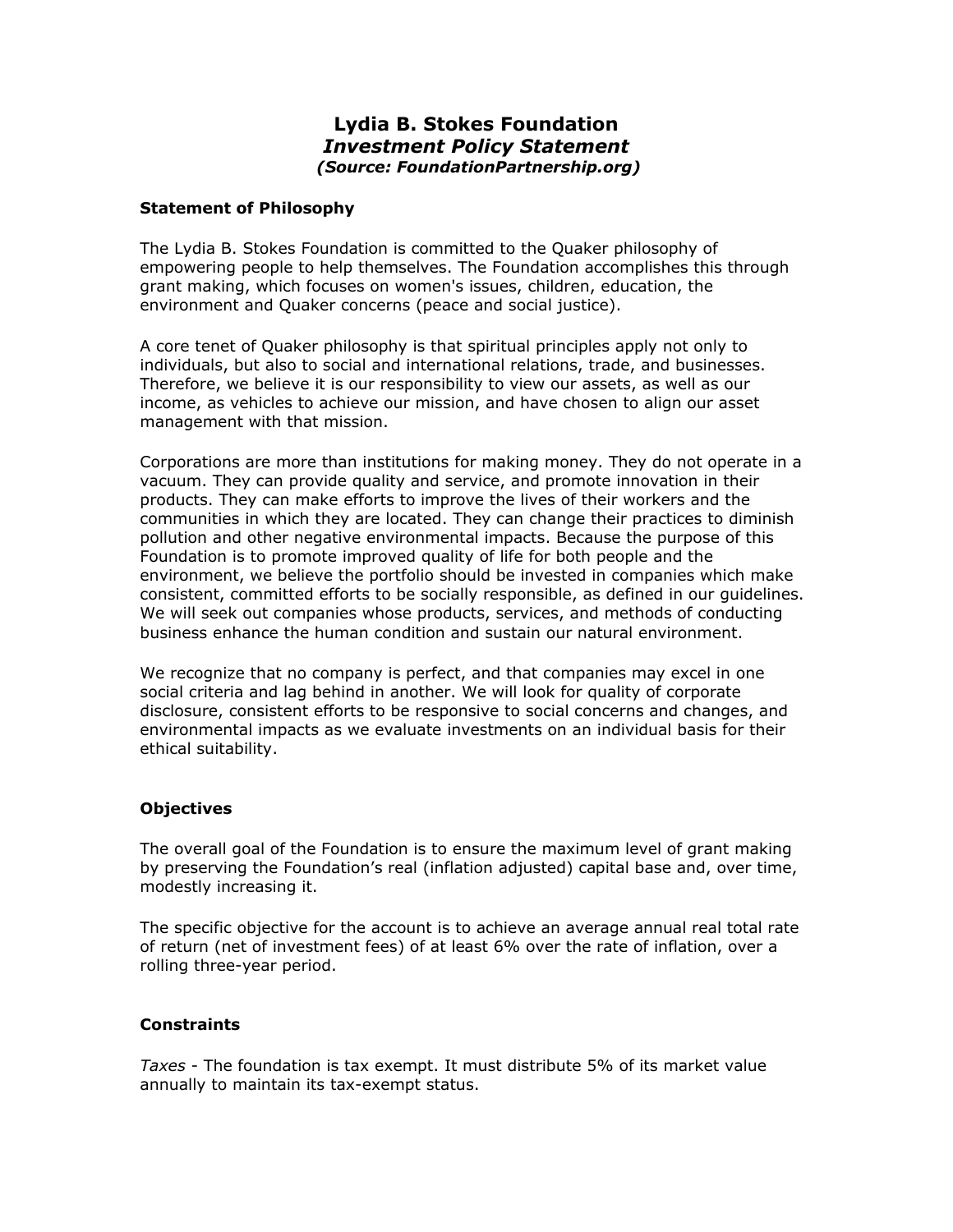*International investing* - companies with international market exposure are desirable as a way to participate in international investing. We suggest at least 25% of the aggregate revenues of companies in the account come from outside the United States.

*Income* - Fixed income investments shall be in investment grade bonds only, which meet the Foundation's Social Justice Concerns. Government Agency Bonds are acceptable. No Treasury bonds. Bonds should be laddered and have maturity dates of less than 15 years.

*Time Horizon* - The time horizon is long term, which for planning purposes, means in excess of 3-5 years.

## **Social Justice Concerns**

The account shall **avoid** domestic investments in companies with the following characteristics:

- derivation of more than 5% of revenues from alcohol production and distribution
- any involvement in tobacco production processing and distribution
- derivation of more than 3% of revenues from the sale of tobacco products
- gambling services, and production and manufacture of gambling equipment
- genetic engineering and genetically modified products
- x animal testing unless accredited by the AAALAC or the National Institutes of Health
- manufacture and distribution of weapons of war and/or weapons whose sole purpose is to kill people (not including hunting guns)
- derivation of more than 3% of revenue from the Department of Defense. This criterion does not apply to goods and services that have no direct military purpose. The Foundation wishes to avoid companies providing weapons and other goods or services created solely for the purpose of harming people or the earth.

## **Environmental Concerns**

The account shall **avoid** investments in companies with the following characteristics:

- disregard for a clean, healthy and sustainable environment; i.e. polluting, not disclosing information, substantially or repeatedly violating air water, hazardous waste management, or other environmental regulations
- refusing to change harmful production methods or practices when alternative technologies or practices are available.
- high toxic emissions levels in relation to their peer group
- production of ozone-depleting and agricultural chemicals
- derivation of revenues from the sale or combustion of coal or oil and their derivative fuel products
- extractive fossil fuel companies, except for natural gas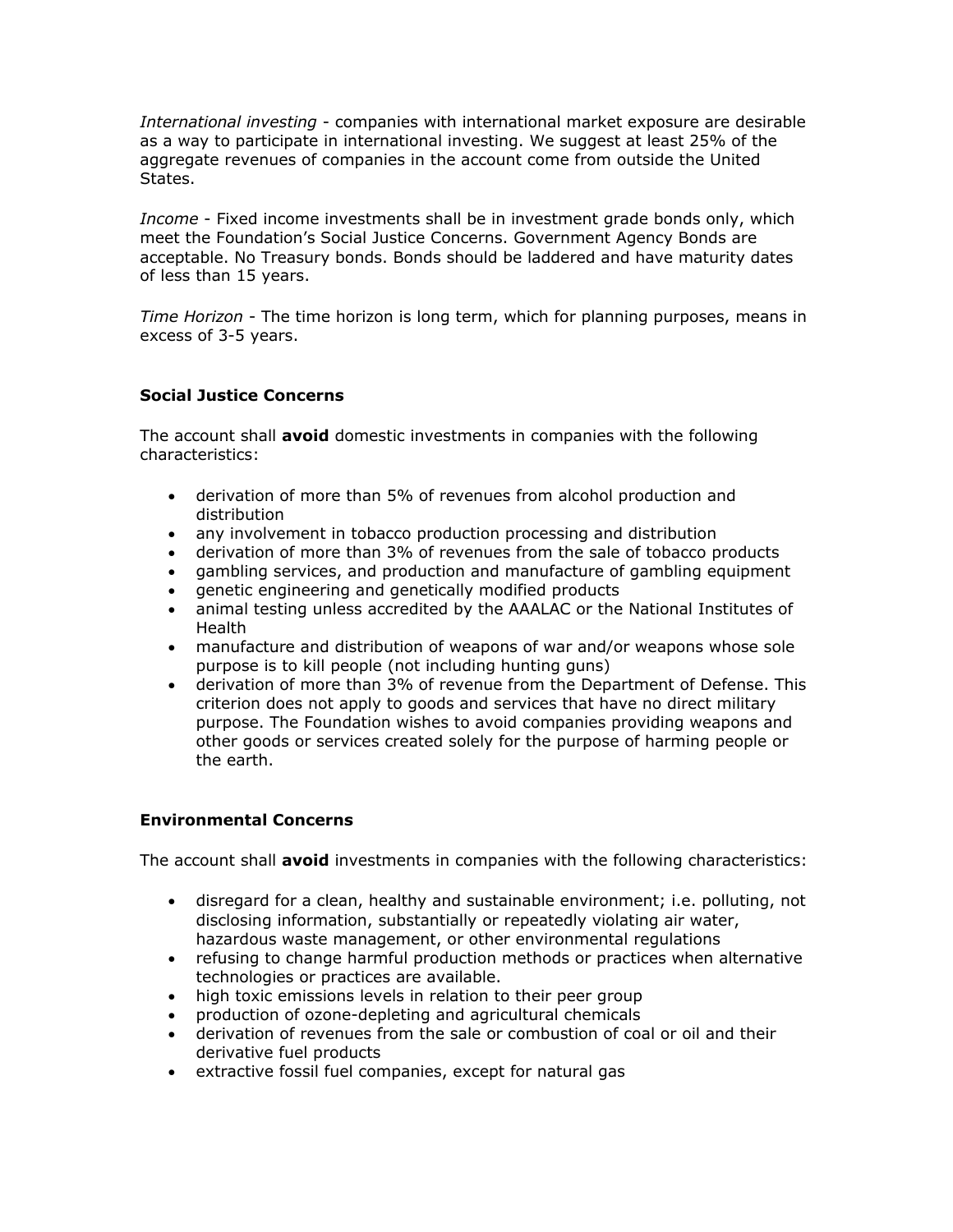## **International Investing**

The account shall **avoid** international investments with the following characteristics:

- **•** strategic support for repressive regimes
- sweatshop labor, including unacceptable labor conditions and practices and use of forced labor or child labor
- conflict with indigenous peoples
- use of chemicals, pesticides, drugs, or environmental abuse which would be banned in the United States
- operational support of the government in Burma

Corporate practices abroad should be carefully examined. If any doubts exist, the Investment Manager should consult with the Investment Committee to decide whether to invest, divest, or file shareholder resolutions/protest.

#### **Affirmative Screening**

The account shall **seek out** socially responsible investments in companies that have the following characteristics:

- pro-active environmental policies
- a focus on alternative energy
- a focus on sustainable agriculture
- pro-active employment policies
- commitment to community affairs and charitable giving
- signing the CERES Principles
- a diverse board of directors with regard to gender and race
- reasonable compensation packages for CEOs relative to other employees

#### **Program Related Investing**

The Foundation considers Program Related Investing to be an additional way to align our assets with our mission, and to leverage our grant making activity. Therefore, we will designate a percentage of the average annual market value of the portfolio to PRI. This is currently set at 1%.

#### **Shareholder Activities**

Shareholder activities are a component of aligning the socially responsible investment guidelines with the investment activities. Voting on the proxies, co-filing, and filing shareholder resolutions are all part of this effort. Proxies shall be voted in accord with the concerns stated in the policy guidelines.

Proxies shall be voted in opposition of the following corporate board characteristics and actions: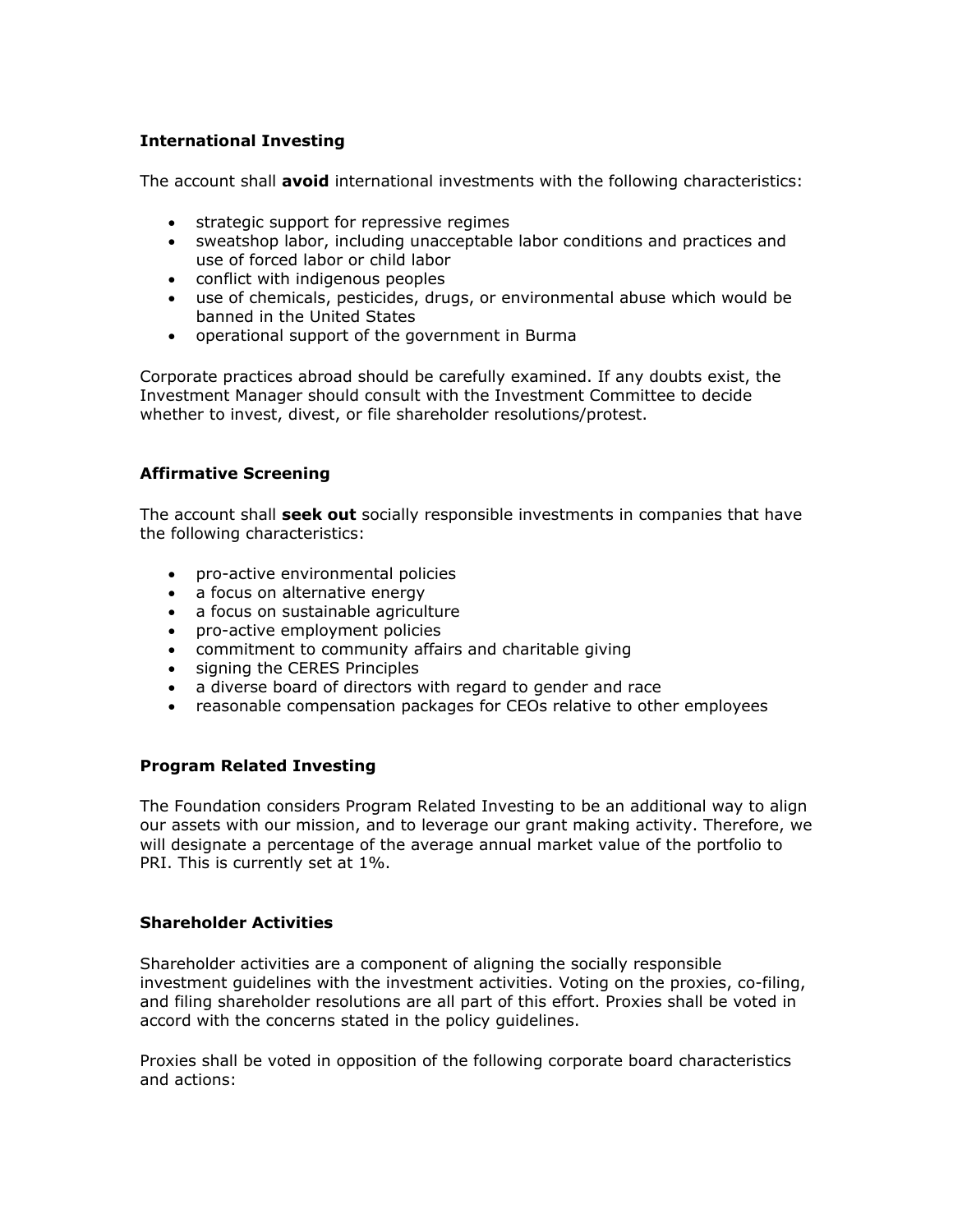- incentive payments unrelated to financial performance
- increasing salaries and options for executives that far exceed salary increases for average company employees
- boards composed mostly of "inside directors"
- nominating and compensation committees that are not composed exclusively of independent directors
- board nominees who serve on multiple (more than 3) boards, when the boards have many of the same people
- lack of diversity by gender, race and age
- golden parachutes for executives
- pension plans for non-employee directors

## **Guidelines**

- 1. The primary investment objective is to provide a return on investments that provides for the adequate support of Foundation operations, meets its distribution requirements and provides for modest growth.
- 2. The specific objective for the account is to achieve an average annual real total rate of return (net of investment fees) of at least 6% over the rate of inflation, over a rolling three-year period.
- 3. Annual portfolio turnover should be low (less than 40%), unless market conditions demand a prudent manager take more aggressive action.
- 4. Investments shall be diversified both by asset class (equities, and fixed income and cash equivalents) and within asset class (e.g. within equities by economic sector, industry and size).
- 5. Equities will represent 50-75% of the total portfolio, with a long-term target of 60-75%. Bonds will represent 20-45% of the total portfolio, with a longterm target of 25-40%. Cash levels will range between 4-10%. At no time will cash and cash equivalent levels fall beneath \$180,000, or approximately 4% of the portfolio value. This level shall be reviewed annually and adjusted as necessary.
- 6. No more than 10% of the Account's assets may be invested in any single stock, and no more than 15% of the Account's assets may be invested in any single bond. The stock portfolio should have reasonable exposure to different stock market sectors, with no more than a 10 basis point over or under exposure to any one sector.
- 7. Cash distributions of approximately 2.5 % will occur in January and June each year.

#### **Performance Measurement and Reporting**

The Account manager is expected to generate returns that match or surpass the following performance guidelines:

- 1. The equity portfolio goal is to out-perform the S&P 500 Index by 100 basis points per annum (net of fees), and will also be compared to the Domini Social Index.
- 2. The bond portfolio goal is to match the Lehman government corporate bond Index (net of fees).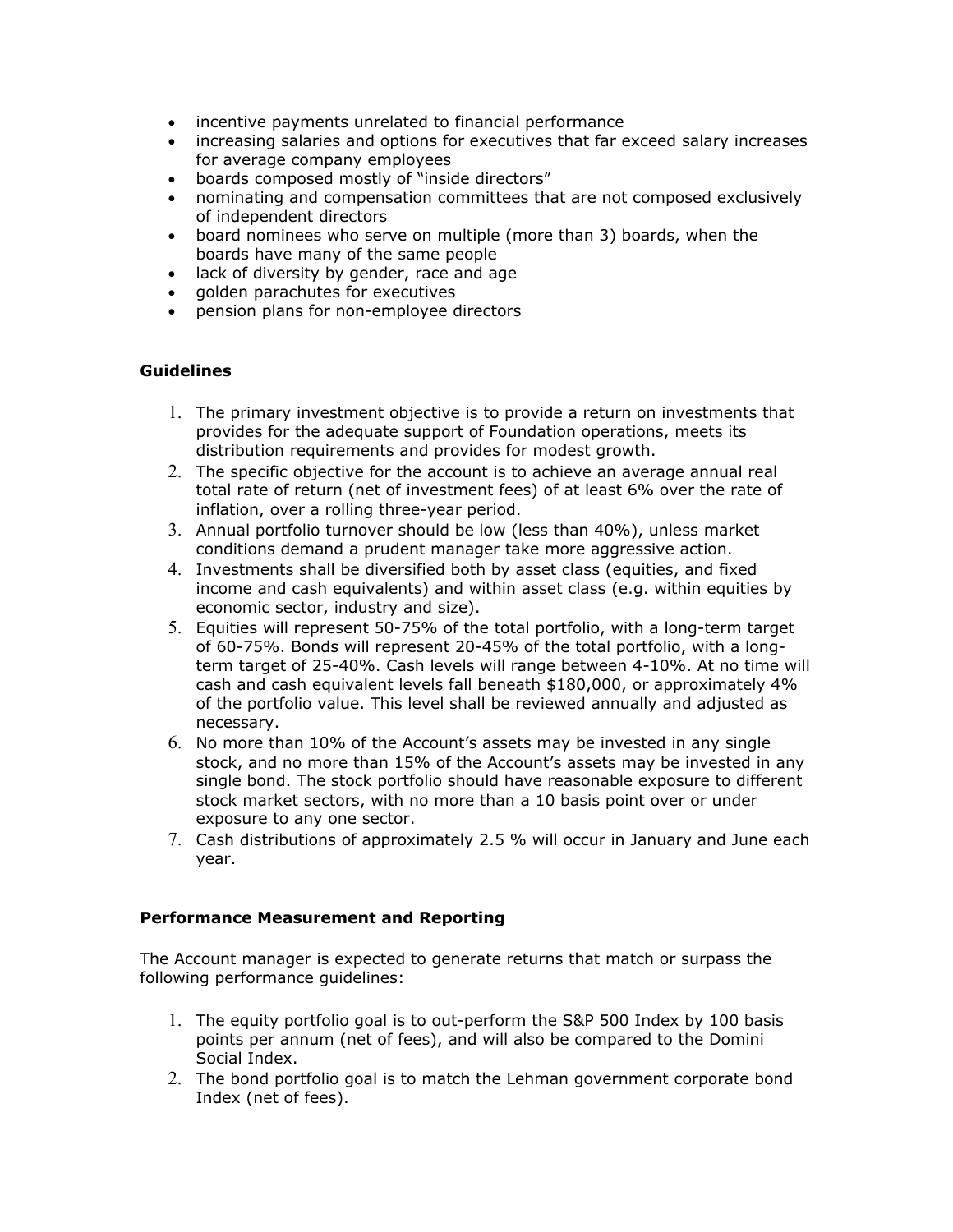- 3. The Account manager will be measured against the index and against the appropriate equity and bond manager indexes, and evaluated over rolling 3 year periods. Any significant deviation from appropriate benchmarks will require a reevaluation of the investment program.
- 4. The manager shall create an appropriate index using a socially responsible equity fund (like the Domini Social Equity Fund), a socially responsible bond fund or bond index, and a socially responsible money market fund (like Calvert). The weightings of the asset classes in the index should match the asset class weightings in the portfolio, and should be adjusted on a quarterly basis. The index should be used as a benchmark for fund performance and should be presented to the investment committee as described under 5 below.
- 5. The Account will be monitored on a quarterly basis for consistency with investment philosophy and return relative to objectives, but results will be evaluated over rolling three-year periods.
- 6. The Account manager is expected to report the following quarterly:
- Current holdings at cost and market value, plus percent of assets, percent of class, P/E ratio of stocks, and current yield
- Purchases and sales for the quarter
- Realized and unrealized gains/losses
- Performance history by asset class: graph
- Industry weightings compared to the S&P 500: graph
- income and expenses detailing interest, dividends and expenses as well as fees for the quarter.
- rate of return (net of fees) for the quarter compared to appropriate benchmarks.
- 7. The Account manager is expected to report the following on an annual basis:
- current holdings at cost and market value, plus percent of assets, percent of class, P/E ratio of stocks, and current yield
- average annual portfolio turnover
- a graph of sector weighting compared to the S&P 500 index
- a performance by asset class report detailing how each asset class (equities, fixed-income, cash) performed during the year
- a date to date performance history
- realized and unrealized gains and losses
- percentage of small, medium, large market cap stocks
- x performance comparison to appropriate indexes. Include S&P 500, Domini Social Equity Fund, PAX World Fund, Lehman bond index, inflation, Vanguard balanced index, 60% S&P 40% Lehgovtcorp index, in graph form as well as written
- $\bullet$  fundamental data (P/E, beta, dividend, yield, price to book, PEG)
- report of equity holdings by company description and long-term growth rate
- Morningstar report
- 8. Regular communication (written or verbal at least quarterly) concerning investment strategy and outlook is expected. A meeting to review investment progress and client goals, either in person or by conference call, shall be held at least annually.